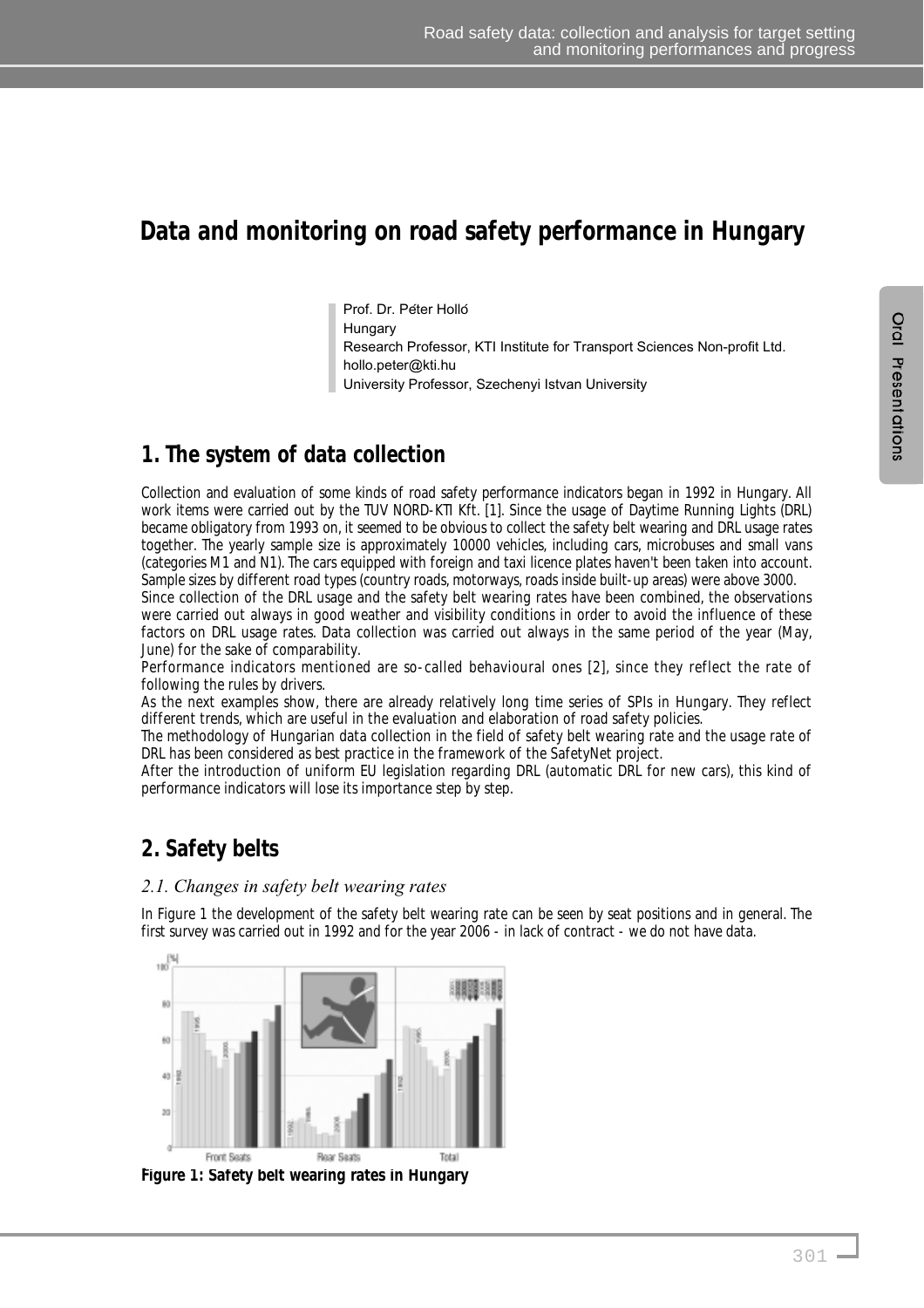After a sudden increase in the wearing rate in the front seats, following the modification of the Highway Code in 1993, a declining trend was characteristic from this year until 1999. It is very contradictory and shows clearly the necessity of the road safety performance indicators, that this declining trend in safety belt wearing rate could be observed in a period, which was a so-called "success story" in the history of the Hungarian road safety. (Between 1990 and 2000, the number of the people killed in road traffic accidents decreased by more than 50%).

After the nadir in 1999 there was an increasing trend in safety belt wearing rate not only in the front, but in the back seats as well. This trend is the same even today; the values in 2009 are higher than the earlier ones. Although safety belt wearing rate in the back seats of passenger cars is below 50% yet, the relative change (from 6.6 % in 1999 to 49.3 % in 2009) was higher (42.7 %) than in the front seats (from 43.8 % in 1999 to 79.2 % in 2009 = 35.4 %).

The Figure 2 shows the changes in safety belt wearing rate outside built-up areas by road categories and seat positions.



**Figure 2: Safety belt wearing rates outside built-up areas on rural roads and on motorways**

There are similar changes on rural roads (in the IRTAD database: country roads) and motorways as well: after a declining trend, until this year there was an increasing rate in the safety belt wearing. It can be observed that the rates are higher on motorways than on rural roads. It seems that car occupants consider the accident risk on motorways (travelling at higher speed) higher than on rural roads. In 2009, the safety belt wearing rate was 75.5 % in the front seats of passenger cars on rural roads and almost 89.0 % on motorways.

The safety belt wearing rates inside built-up areas have been always the lowest in Hungary in comparison with roads outside built-up areas (country roads and motorways).

This is the case in 2009, too, in spite of the fact that increasing trend is characteristic on roads inside builtup areas as well. The amount of increase is outstandingly high in back seats of passenger cars. This can be seen in the Figure 3 very well.

Although the increasing trend in safety belt wearing seems to be general in Hungary, the international comparison shows that there is a further potential of improvement in this field.



**Figure 3: Safety belt wearing rates inside built-up areas (in Budapest)**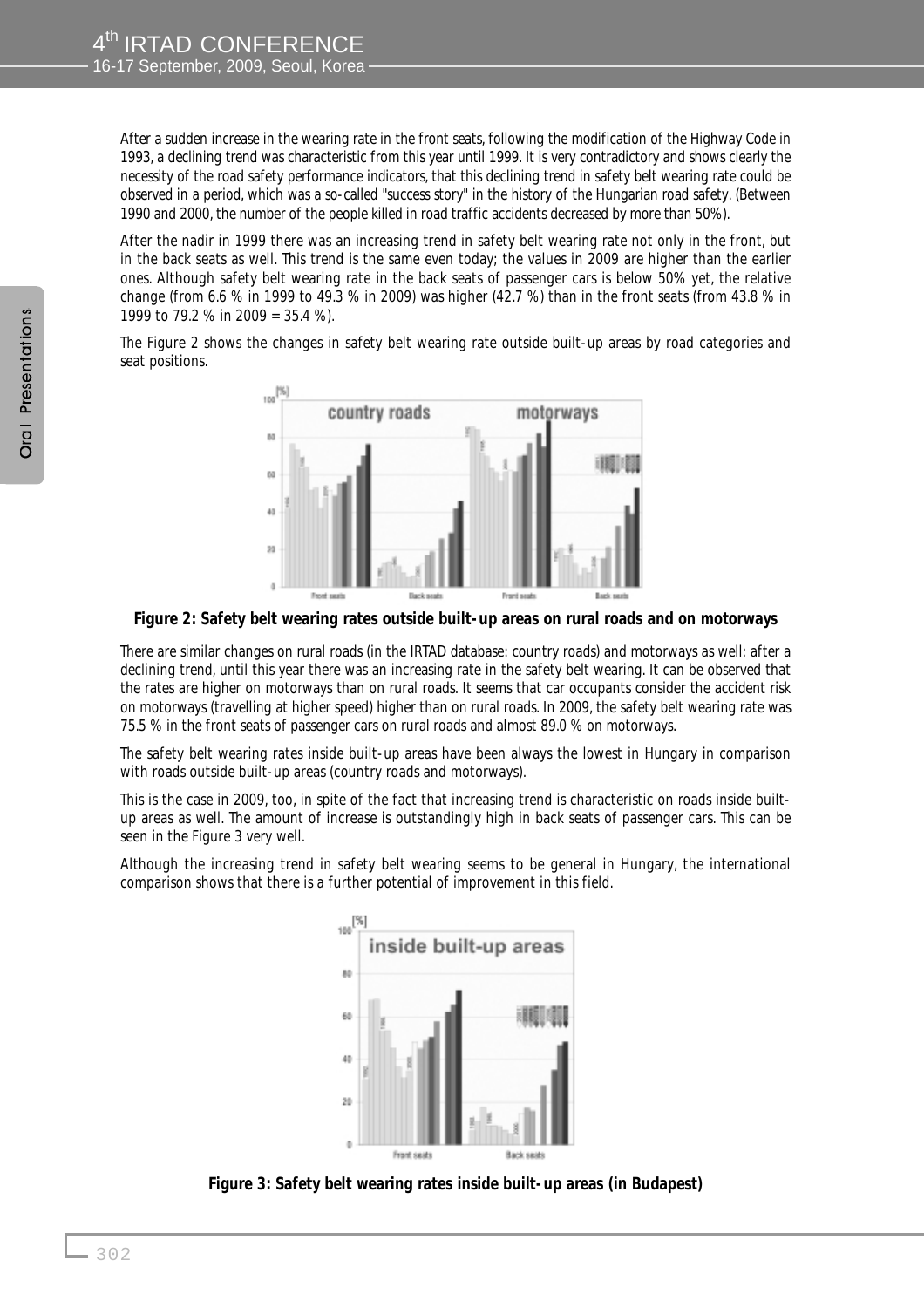#### *2.2. International comparison of safety belt wearing rates*

In the IRTAD database there are data for safety belt wearing rates observed in the front seats of passenger cars. These data are appropriate for international comparison. Unfortunately only some countries have data for 2008, most of them have only those for 2007.

In Figure 4 the safety belt wearing rates observed inside built-up areas in 2007 and 2008 can be seen.



#### **Figure 4: International comparison of safety belt wearing rates in front seats of passenger cars inside built-up areas (Source: IRTAD)**

In spite of the improvement of recent years, Hungary is the last one out of the investigated countries. Even the rate of 2009 (72 %) would be the lowest among the countries shown in Figure 4. It is surprising that in France, Japan and the Netherlands 95-98 % of the drivers are wearing the safety belt inside built-up areas.

Figure 5 shows the same comparison for country roads. Here, the Hungarian data for 2009 (75.5 %) were found to be equal to the Belgian ones for 2007.



**Figure 5: International comparison of safety belt wearing rates in front seats of passenger cars on rural roads (Source: IRTAD)** 

Despite the clear improvement in Hungary, we are still the last considering the usage of safety belts on country roads, out of the countries displayed in Figure 5. The French rate is almost 100 % and the rates in New-Zealand, Great Britain, Israel, and the Netherlands are 96 %.

The safety belt wearing rates observed in front seats of passenger cars on motorways can be seen in Figure 6. Here, the number of countries compared is lower than in the earlier two Figures. If we take into account the Hungarian rate for 2009 (89 %, cannot be seen in the Figure), we can say that perhaps Hungary could "overtake" Belgium, what is more, this data would be very close to the Swiss and Austrian figures registered in 2007.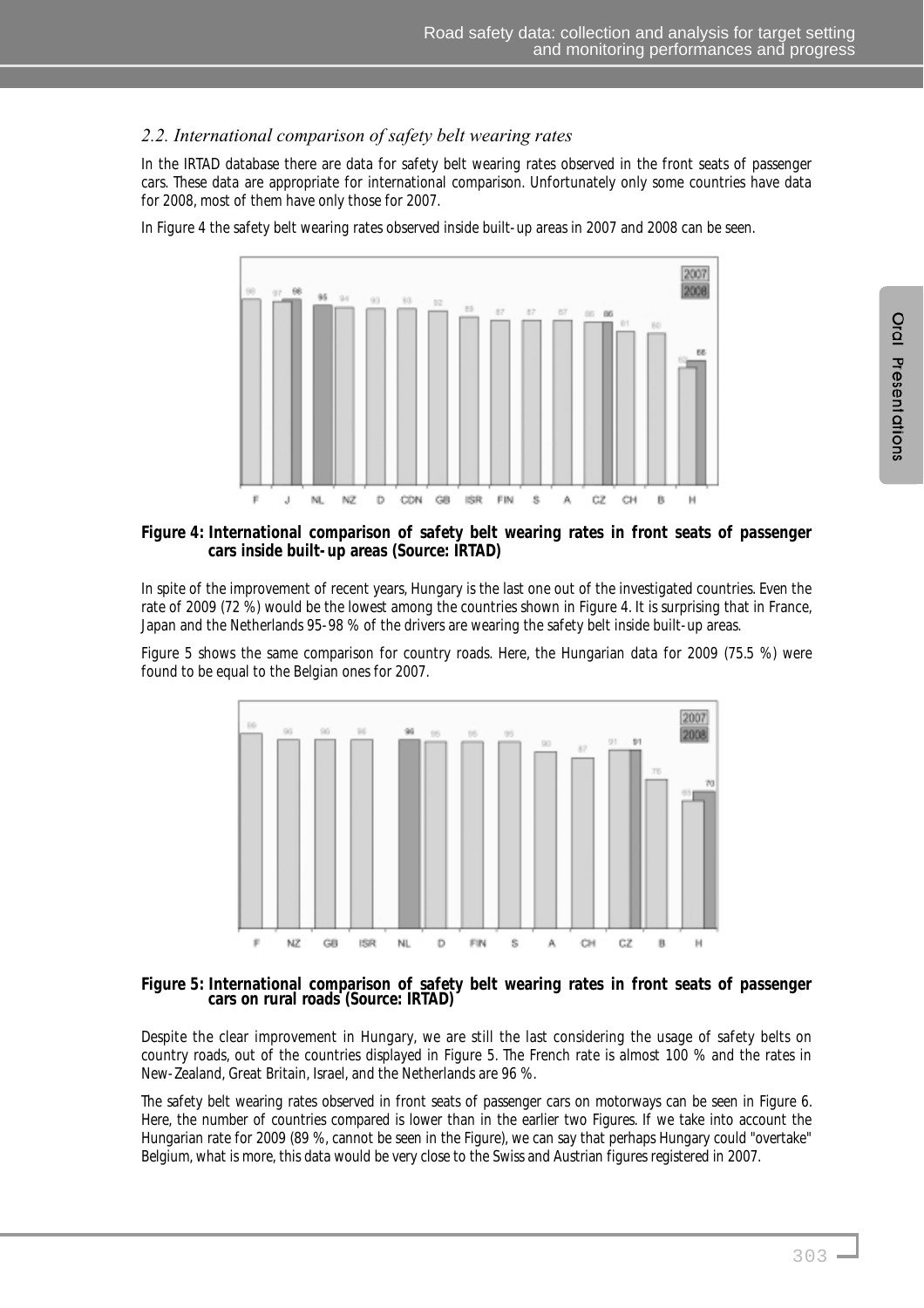

**Figure 6: International comparison of safety belt wearing rates in front seats of passenger cars on motorways (Source: IRTAD)**

#### *2.3. Child Safety*

The safety of children is of high priority in Hungary.

In Figure 7 the usage rate of child safety devices can be observed.



**Figure 7: Usage rate of child safety devices in Hungary**

Until the year 2000 the usage rate of child seats and the rate of protected children were very low, about, or below 10%. It means that the rate of unprotected children was very high, between 80 and 90 %. The first step towards the higher safety of children was the introduction of the mandatory use of child seats as of 1 January 2002. From that time children younger than 12 years and below 150 cm height are obliged to travel in child safety seats. From 1 April 2007 the legislation changed. It means that instead of age, the body height is decisive. Under 150 cm height, children have to travel in child restraint systems which are in accordance with their weight.

From 1 January 2008 the point demerit system became stricter. The number of demerit points for non-using the proper safety device has been doubled: from this date on the number of demerit points for this offence are two.

As of 1 January 2009 only the child safety seats having an approval number starting with 03 or 04 can be sold and used. This means a stricter approval procedure.

Due to all of these measures and road safety campaigns, the usage rate of child restraint systems was almost 70% in 2009. The rate of children restrained by adult safety belts remained below 10%. Promising result is that the rate of unprotected children decreased from 65% (1994) to 28% (2009). Of course, in the future there is a lot to do for the higher safety of children, but there is a clear positive progress.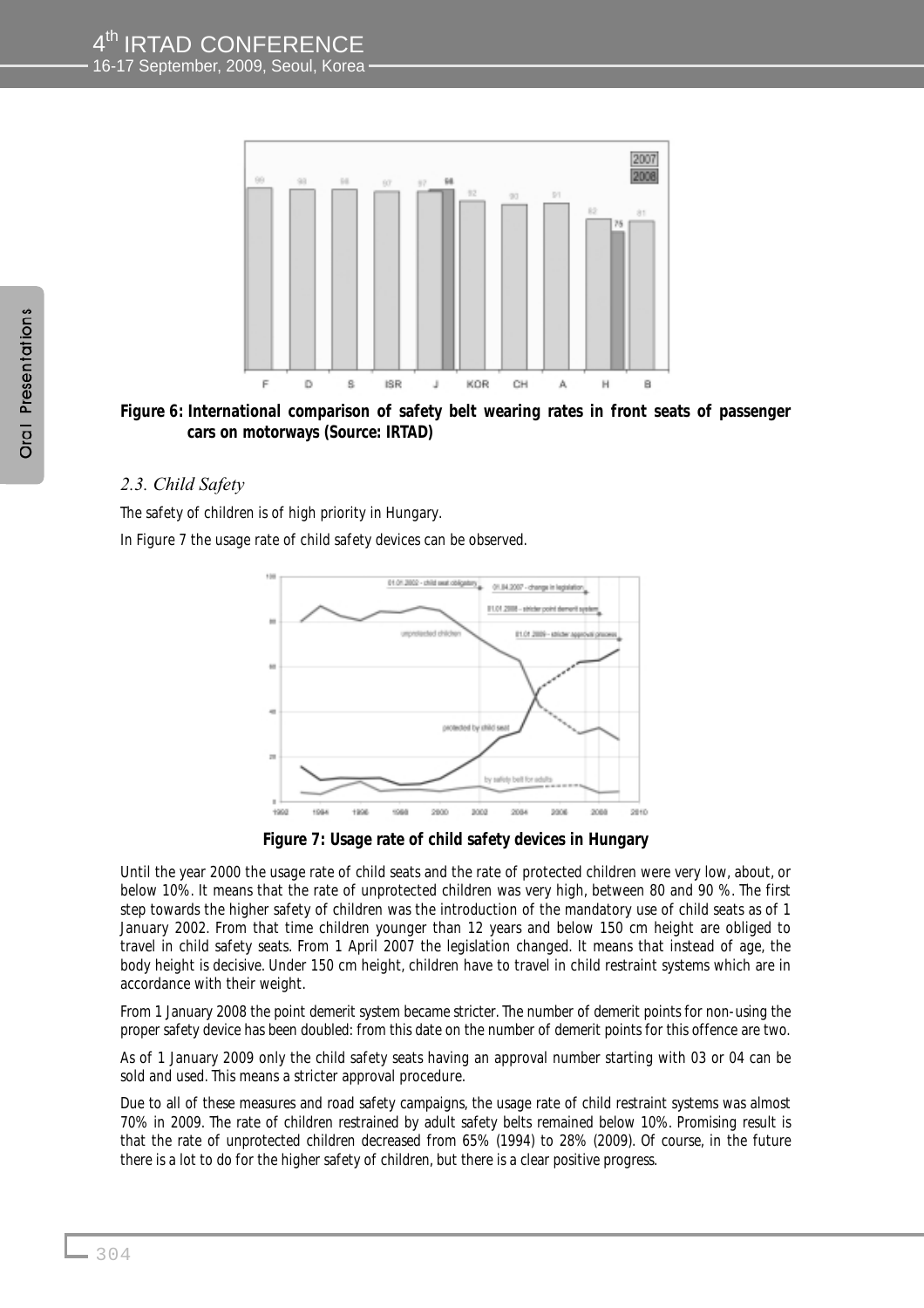| Year | Killed | Seriously injured | Slightly injured | All casualties |
|------|--------|-------------------|------------------|----------------|
| 2000 | 13     | 128               | 641              | 782            |
| 2001 | 15     | 114               | 837              | 966            |
| 2002 | 17     | 124               | 843              | 984            |
| 2003 | 15     | 156               | 907              | 1078           |
| 2004 | 22     | 142               | 988              | 1152           |
| 2005 | 19     | 135               | 1044             | 1198           |
| 2006 | 23     | 134               | 1033             | 1190           |
| 2007 | 18     | 118               | 1063             | 1199           |
| 2008 | 13     | 104               | 915              | 1032           |

The number of killed and injured child car-occupants in the last three years shows clearly the positive development (Table 1).

#### **Table 1: Number of killed and injured child (0-14 years) car-occupants**

#### *2.4. The remaining safety potential of safety belt wearing in Hungary*

In 2008, as car occupants not wearing safety belts, 260 people were killed, 980 seriously injured and 2244 slightly injured. In the same year the average safety belt wearing rate was 77.0% in Hungary. According to research results [3] in case of 100% safety belt wearing rate 50% of the persons killed and seriously injured and 80% of the slightly injured could have been saved.

In other words:

 $260 \times 0.5 = 130$  killed. 980 x 0.5 = 490 seriously injured,  $2244 \times 0.8$  = 1795 slightly injured

car occupants could have been saved in case of 100% safety belt wearing rate.

Taking into account that 100% wearing rate is unrealistic, especially in Hungary, the real target could be 95%. The persuasive example of countries with high level of motorisation has shown that the rate of safety belt wearing could be kept permanently above 90% subject to well co-ordinated awareness campaigns and police enforcement.

In case of 95% safety belt wearing rate:

123 fatalities 465 serious injuries 1705 slight injuries

could have been prevented.

This estimation could be considered as pessimistic, because it is based on earlier research results [3].

Nowadays - in the era of high-tech, safety belt systems (belt retention system, pyrotechnic device) - the safety potential of the belts is higher, not to mention the fact that they "work together" in most cases with airbag systems.

## **3. Daytime Running Lights (DRL)**

In Hungary, the obligatory use of DRL was introduced in two steps. First, as of 1 March 1993, this involved only the main roads outside built-up areas and the so-called motor roads (semi-motorways). Later, from 1 June 2004 the use of DRL became obligatory on all roads outside built-up areas. It means that on roads inside built-up areas the usage of DRL is not obligatory. The legislation is valid outside built-up areas throughout the whole year.

In Figure 8 the changes in DRL usage rate can be seen by road categories. (The data for 2006 are lacking here also). The trend of the DRL usage rates is entirely different from those of safety